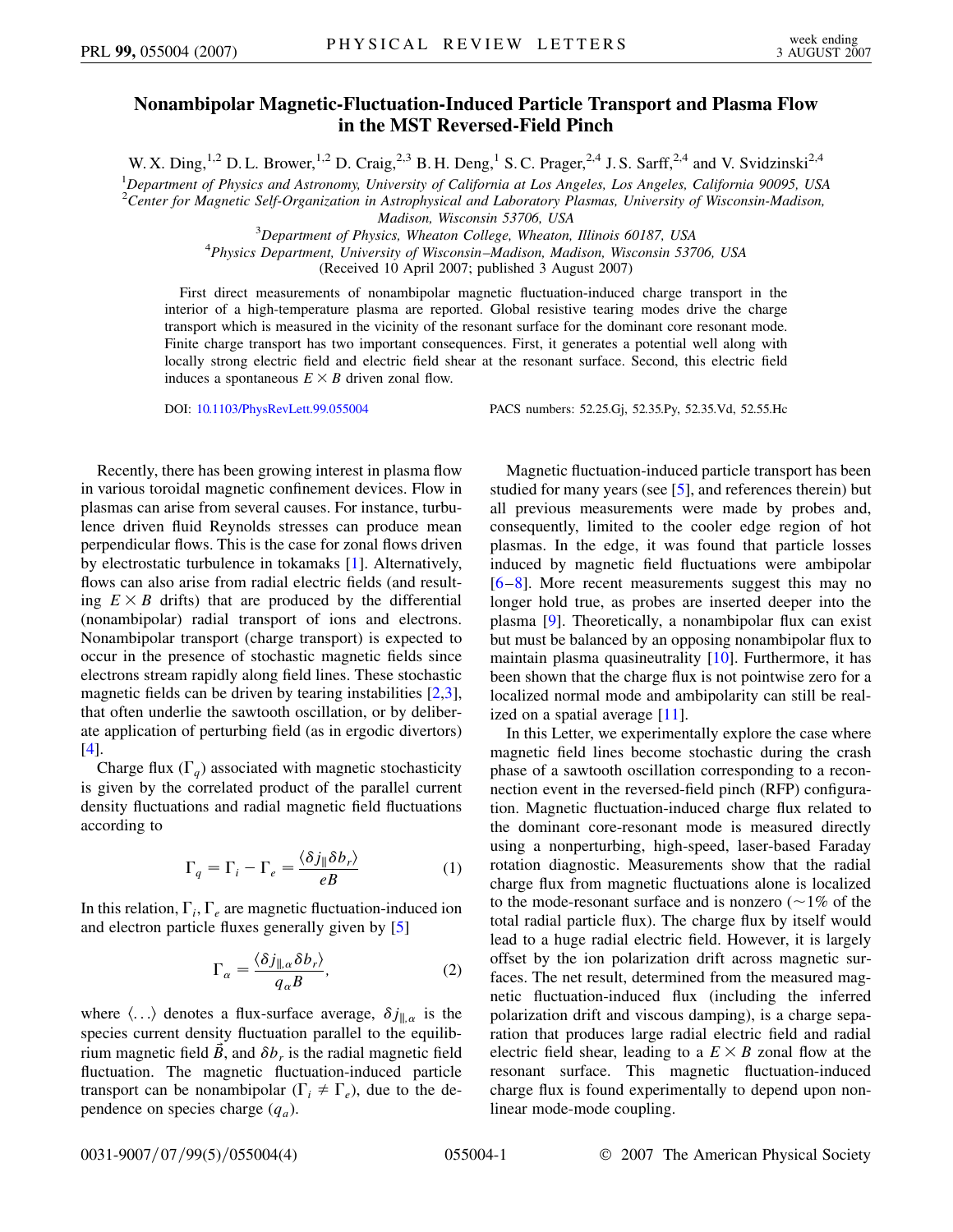Measurements reported herein were carried out on the MST RFP  $[12,13]$  $[12,13]$  whose major radius  $R_0 = 1.5$  m, minor radius  $a = 0.52$  m, discharge current  $350-400$  kA, lineaveraged electron density  $\bar{n}_e \sim 1 \times 10^{19}$  m<sup>-3</sup>, electron temperature  $T_e \sim T_i \sim 300$  eV, and effective charge number  $Z_{\text{eff}} = 2{\text{-}}6$ . Equilibrium and fluctuating magnetic fields are measured by a fast  $(\Delta t \sim 1 \mu s)$  Faraday rotation diagnostic where 11 chords (separation  $\sim$ 8 cm) probe the plasma cross section vertically [\[14\]](#page-3-12). MST discharges display a sawtooth cycle in many parameters and measured quantities are ensemble (flux-surface) averaged over these reproducible sawtooth events. All fluctuation measurements refer to the dominant core-resonant resistive-tearing mode  $(m/n = 1/6$  where *m* and *n* are poloidal and toroidal mode number, respectively) with laboratory frame frequency  $\sim$ 15–20 kHz whose resonant surface is located at  $r/a = 0.35.$ 

Before proceeding to describe the measurements, it is useful to first express Eq.  $(1)$  $(1)$  in a form most suitable for experimental determination. The flux-surface averaged quantity can be rewritten as

$$
\langle \delta j_{\parallel} \delta b_r \rangle = \langle \delta j_{\phi} \delta b_r \rangle \frac{B_{\phi}}{B} + \langle \delta j_{\theta} \delta b_r \rangle \frac{B_{\theta}}{B},\qquad(3)
$$

<span id="page-1-0"></span>where  $\phi$ ,  $\theta$  are the toroidal and poloidal directions, respectively. This equation can be further simplified by using Ampere's law  $\nabla \times \delta B = \mu_0 \delta J$  and Gauss' law  $\nabla \cdot \delta B =$ 0 for a single mode, leading to

$$
\langle \delta j_{\parallel} \delta b_r \rangle \approx \frac{1}{\mu_0} \frac{R}{nB} \left\langle \delta b_r \frac{\partial}{\partial r} \delta b_\theta \right\rangle (\vec{k} \cdot \vec{B}) \tag{4a}
$$

$$
\approx \frac{1}{\mu_0} \frac{B_T}{B} \left( 1 - \frac{m}{nq(r)} \right) \langle \delta j_\phi \delta b_r \rangle \tag{4b}
$$

where  $\vec{k} \cdot \vec{B} = \frac{n}{R} B_{\phi} + \frac{m}{r} B_{\theta}$  (= 0 at the resonant surface). An additional term,  $\frac{B_{\phi}}{B} (1 - \frac{B_{\theta} R m}{B_{\phi} n r}) \frac{\langle \delta b_r \delta b_{\theta} \rangle}{r}$ , is not included in Eq. ([4b](#page-1-0)) as it is found to be small in the vicinity of the resonant surface,  $|(r - r_s)/r_s| \ll 1$ , where  $r_s$  is the reso-nant surface location [[15](#page-3-13)].

The charge flux spatial profile is determined by measur-ing all quantities in Eq. ([4b](#page-1-0)). The radial derivative of  $\delta b_{\theta}$  is directly obtained by measuring current density fluctuations  $(\delta j_{\phi} \approx 1/\mu_0 \partial \delta b_{\theta} / \partial r)$  using a novel polarimetry analysis technique which uses Ampere's Law to evaluate the current density between adjacent chords [[14](#page-3-12)[,15](#page-3-13)]. The phase information between  $\delta j_{\phi}$  and  $\delta b_r$  is evaluated by ensemble averaging. In MST, rotation of the low-*n* magnetic modes transfers their spatial structure in the plasma frame into a temporal evolution in the laboratory frame. Since the magnetic modes are global, for convenience we correlate  $\delta j_{\phi}$ to a specific helical magnetic mode obtained from spatial Fourier decomposition of measurements from 64 wallmounted magnetic coils. After averaging over an ensemble of similar events, we can directly determine the phase between  $\delta j_{\phi}$  and  $\delta b_{\theta}(a)$  for the specified mode. Since the radial magnetic perturbation is expected to have a constant phase at all radii for tearing modes (verified by probe measurements in lower temperature plasmas), we can infer the phase between  $\delta j_{\phi}(r)$  and  $\delta b_{r}(r)$  knowing the phase difference between  $\delta b_r(a)$  and  $\delta b_\theta(a)$  is  $\pi/2$  at the conducting wall. Toroidal current density fluctuations slowly increase during the linear phase of the sawtooth cycle and surge at the crash as shown in Fig.  $1(a)$ . The phase  $(\Delta)$  between toroidal current density and radial magnetic field fluctuations is nearly  $\pi/2$  away from the sawtooth crash, making the cosine of phase near zero as shown in Fig.  $1(b)$ . This implies the magnetic fluctuationinduced particle transport is approximately ambipolar. However, when approaching the crash, the phase deviates from  $\pi/2$  and the fluctuation amplitude increases thereby generating nonvanishing magnetic fluctuation-induced charge flux. The charge flux spatial maxima over a saw-tooth event is seen in Fig. [1\(c\)](#page-1-1), and shows a peak of  $\sim$ 4  $\times$  $10^{19}$  m<sup>-2</sup> s<sup>-1</sup> at the crash. Although the charge flux is less than  $1\%$  of the measured total radial particle flux [\[16\]](#page-3-14), it results in a radial current  $(J_r = e\Gamma_q)$  which significantly impacts the plasma radial electric field.

The radial profile of  $\langle \delta j_{\phi} \delta b_r \rangle$ , which is the Lorentz force equivalent to the Maxwell stress, is shown in Fig.  $2(a)$ . Here, the radial magnetic and current density fluctuation profiles have been measured for the dominant core-resonant ( $m/n = 1/6$ ) mode just prior to the sawtooth crash [\[14\]](#page-3-12).  $\langle \delta j_{\phi} \delta b_{r} \rangle$  is localized near the resonant surface and has spatial extent comparable to the magnetic island



<span id="page-1-1"></span>FIG. 1. (a) Current fluctuations; (b) phase between current and magnetic field fluctuation for  $m/n = 1/6$  mode; (c) the charge flux. The  $t = 0$  denotes sawtooth crash. Measurements are made around  $r = 20$  cm, near the resonant surface.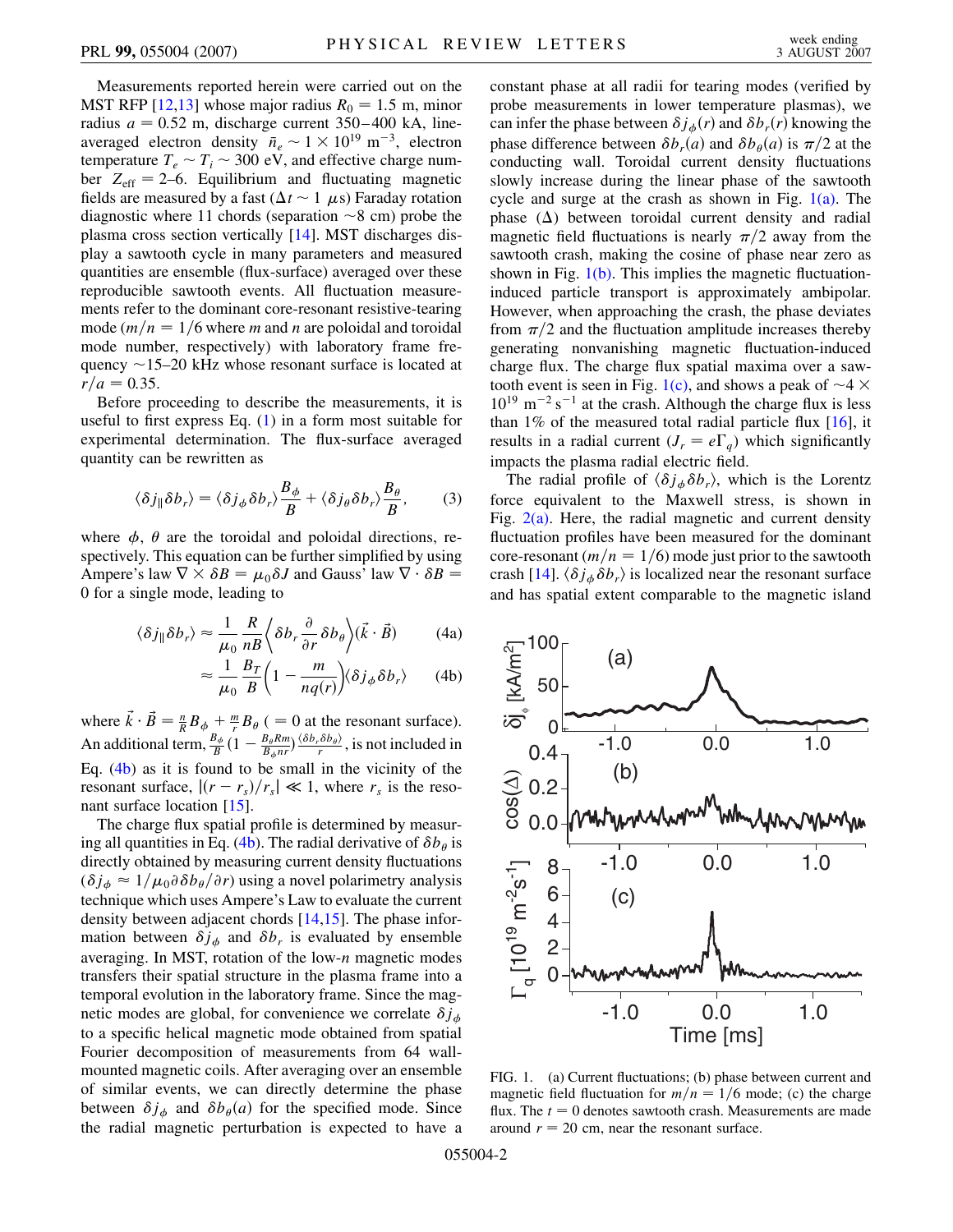

<span id="page-2-0"></span>FIG. 2. (a) Spatial profile of radial derivative of Maxwell stresses. This force peaks at resonant surface with a finite width about 8 cm; (b) magnetic fluctuation-induced charge flux spatial distribution. Flux changes sign across resonant surface at  $r =$ 0.17 m. Data are for time  $t = -0.25$  ms.

width. By combining this result with equilibrium magnetic field profile [\[17\]](#page-3-15), we are able to obtain the spatial profile of charge flux  $[Eq. 4(b)]$  $[Eq. 4(b)]$  at a sawtooth crash as seen in Fig.  $2(b)$ . Charge flux is zero at the resonant surface because  $\vec{k} \cdot \vec{B} = 0$ . However, on either side of the resonant surface the charge flux is nonzero and changes sign due to magnetic shear (i.e.,  $\vec{k} \cdot \vec{B}$  changes sign across the resonant surface).

The nonvanishing charge flux indicates that the magnetic fluctuation-induced particle transport is nonambipolar, at least locally. As a consequence, plasma quasineutrality implies that large radial electric fields will quickly appear. To gain insight into the potential implications of magnetic fluctuation-induced charge flux on plasma dynamics, we use Poisson's equation and the charge conservation equation to evaluate the radial electric field  $(E_r)$  according to the relations

<span id="page-2-1"></span>
$$
\varepsilon_0 \frac{\partial E_r}{\partial t} = \sum_j q_j \Gamma_j^r,\tag{5a}
$$

$$
\sum_{j} q_{j} \Gamma_{j}^{r} \approx -\varepsilon_{0} \left(\frac{c}{V_{A}}\right)^{2} \frac{\partial E_{r}}{\partial t} - \frac{\langle \delta j_{\parallel} \delta b_{r} \rangle}{B} - \frac{\mu}{B} \nabla^{2} V_{E \times B}, \quad (5b)
$$

where  $\Gamma_j^r$  represents the radial particle flux for *j* species. In Eq. ([5b](#page-2-1)), we retain three contributions to the radial flux [other terms  $[18]$  in Eq.  $(5a)$  $(5a)$ , not shown here, and are estimated to be smaller than  $\langle \delta j_{\parallel} \delta b_r \rangle/B$  for MST plasmas]. The first term is an ion polarization drift where  $V_A$  is the Aflven speed  $[19]$  $[19]$  $[19]$ , the second term is the charge flux generated only by magnetic fluctuations, and the last term is the classical charge flux arising from the radial flow due to the  $F \times B$  drift, where *F* is the viscous force within the magnetic surface perpendicular to *B* [\[11\]](#page-3-9). In the last term,  $\mu$  is perpendicular viscosity coefficient and  $V_{E\times B}$  =  $-E_r/B$  is a fluctuation-induced mean flow. To provide an estimate of radial electric field, numerical integration of Eq.  $(5b)$  can be performed using boundary conditions  $E_r(0) = E_r(a) = 0$ . The classical perpendicular viscosity

 $\nu^* = \mu / \rho(\sim n k T_i / \omega_{ci}^2 \tau_i)$  is determined using measured plasmas parameters, where  $\rho$ ,  $\omega_{ci}$ ,  $\tau_i$  are mass density, ion gyrofrequency, and collision time, respectively. Temporal evolution of the computed radial electrical field, driven by the measured charge flux, is shown in Fig. [3\(a\)](#page-2-2). The radial electric field is small and slowly increasing prior to a sawtooth crash due to a small magnetic fluctuationinduced charge flux at this time. A maximum is reached after a surge of charge flux at the sawtooth crash. Since the charge flux diminishes immediately after the crash, the radial electric field is dissipated by classical viscous damping on longer time scale ( $Z_{\text{eff}} = 6$  is used in our modeling).

As shown in Fig.  $3(b)$ , the saturated radial field spatial profile  $\lceil \det t \rceil = 0.1$  ms] changes sign across the resonant surface in a fashion similar to charge flux [see Fig.  $2(b)$ ]. A maximum radial electric field of  $\sim$ 2 kV/m is reached. The radial electric field points toward the resonant surface on either side, indicating that a local potential well is created. This locally strong electric field and electric field shear can be associated with spontaneous  $E \times B$  driven shear flow with a finite width of  $\sim$  5 cm [see Fig. [3\(b\)\]](#page-2-2).

The ensemble averaged charge flux has a  $m = n = 0$ nature, therefore the spontaneously driven flow is a  $m =$  $n = 0$  zonal flow. This zero-frequency flow changes sign across the tearing mode-resonant surface, thereby imparting no net momentum. An important result here is that even small magnetic fluctuation-induced charge flux can be sufficient to generate a large zonal flow structure.

The existence of nonvanishing charge flux in MST plasmas appears to require nonlinear interactions between multiple modes. Experimentally, observed changes in fluctuation amplitude [Fig.  $1(a)$ ] and phase [Fig.  $1(b)$ ] during a



<span id="page-2-2"></span>FIG. 3. (a) Radial electric field dynamics and charge flux over a sawtooth cycle. *t <* 0 corresponds to time before the sawtooth crash. (b) Radial electric field profile and  $E \times B$  flow profile after sawtooth crash ( $t = 0.25$  ms). The variation of *B* with minor radius is ignored here.